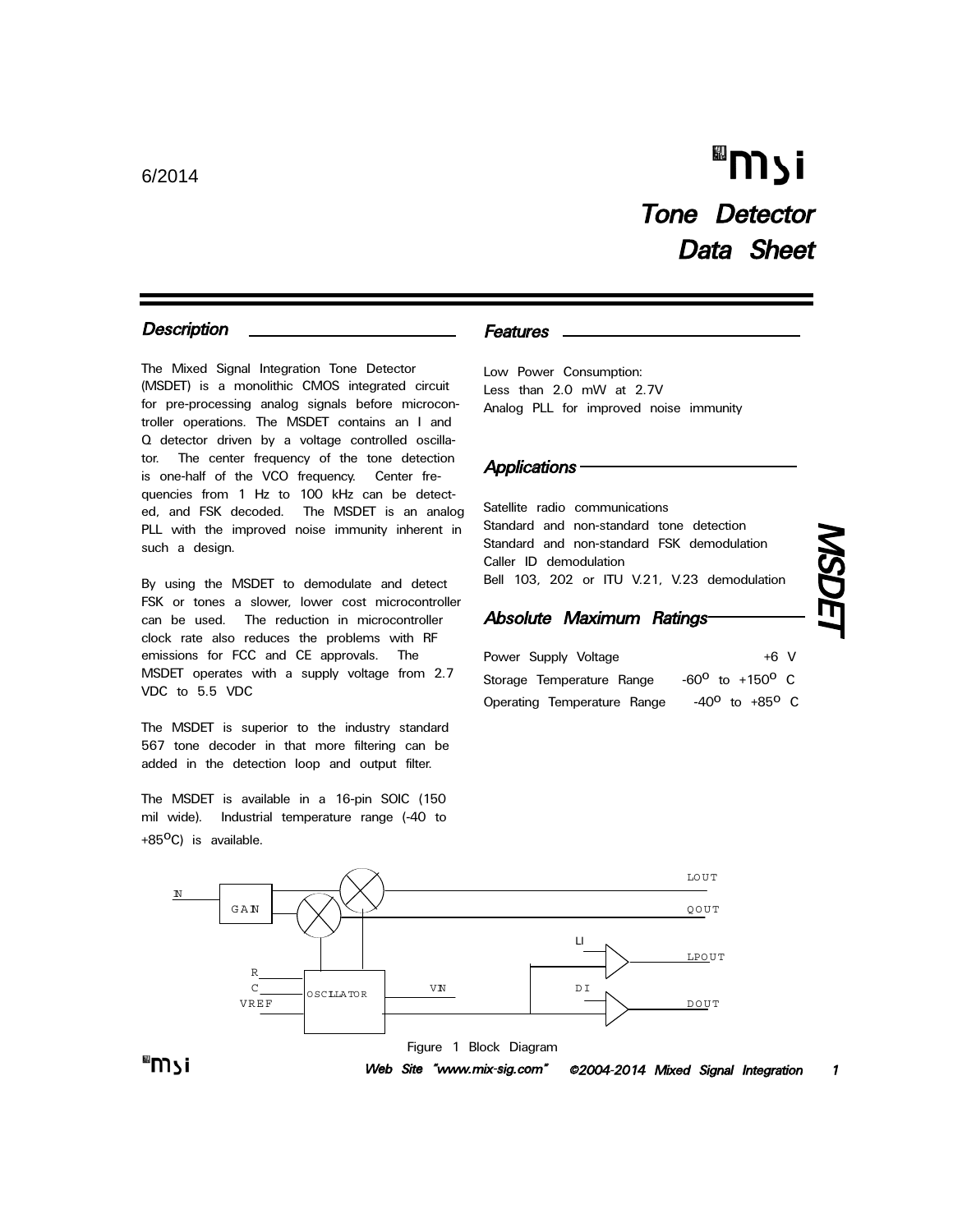## "וֿ צ<sup>װ</sup>

#### 6/2014

### Tone Detector Data Sheet

#### Electrical Characteristics

(VDD = 5.0V, T =  $25^{\circ}$  C)

| <b>PARAMETER</b>           | <b>SYMBOL</b> | <b>CONDITIONS</b>                                | <b>MIN</b> | <b>TYP</b>     | <b>MAX</b> | <b>UNITS</b>  |
|----------------------------|---------------|--------------------------------------------------|------------|----------------|------------|---------------|
| DC Specifications          |               |                                                  |            |                |            |               |
| Operating Voltage          | <b>VDD</b>    |                                                  | 2.7        |                | 5.5        | V             |
| Supply Current             | <b>IDD</b>    |                                                  | 0.2        | 0.6            | 2.0        | mA            |
| Digital Outputs levels     |               |                                                  | 0.5        | <b>VDD-0.5</b> |            | <b>VDC</b>    |
| Internal Voltage Reference | <b>VREF</b>   |                                                  | 1.21       | VDD·0.5        |            | <b>VDC</b>    |
| <b>AC</b> Specifications   |               |                                                  |            |                |            |               |
| Input Tone Voltage         |               |                                                  | 10         | 50             | 1000       | mVp-p         |
| FSK Input Impedance        |               |                                                  | 10         | 24             |            | kohms         |
| VCO Minimum Frequency      |               | 100 kohms $C = 22$ uF<br>R.<br>$\qquad \qquad =$ | 1          |                |            | Hz            |
| VCO Maximum Frequency      |               | $R = 10$ kohms $C = 470$ pF                      |            | 90             |            | kHz           |
| VCO Loop Gain              |               |                                                  |            | 8              |            | Radians/Sec/V |
| Phase Comparator Gain      |               |                                                  |            | 2              |            | V/Radians     |

**Principles of Operation**<br>The VCO in the MSDET oscideted frequency. The formulated frequency.<br>detection is:<br>there = 1/(3.35.BC) The VCO in the MSDET oscillates at twice the detected frequency. The formula used for the tone detection is:

 $f_{VCO}$  = 1/(3.35 $\cdot$ R $\cdot$ C)

Internal flip-flops generate the quadrature clock needed for both FSK detection and coherent carrier detect. This is fed to two phase comparators. The QOUT of the MSDET is filtered and tied to VIN to close the loop and allow the phase error to control the VCO frequency.

With all analog PLLs there is a tendency to lock to third-harmonic of the desired tone. By using external filters and coupling capacitors, this characteristic can be minimized. The application schematic of the

MSDET shows a low-value input coupling capacitor applying received signals to the input gain stage. This reduces sub-harmonic lock.

| <b>VREF</b>     | 1                          |    | 16 VSS      |
|-----------------|----------------------------|----|-------------|
| QOUT            | $\overline{\phantom{0}}^2$ | 15 | <b>DOUT</b> |
| <b>LOUT</b>     | - 3                        |    | 14 DIN      |
| NC <sub>4</sub> | $\overline{4}$             | 13 | <b>LPIN</b> |
| NC <sub>5</sub> | $\overline{5}$             |    | 12 LPOUT    |
| NC <sub>6</sub> | 6                          |    | $11$ IN     |
| <b>VDD</b>      | -7                         | 10 | R           |
| C               | 8                          | 9  | VIN         |

Web Site "www.mix-sig.com" ©2004-2014 Mixed Signal Integration 2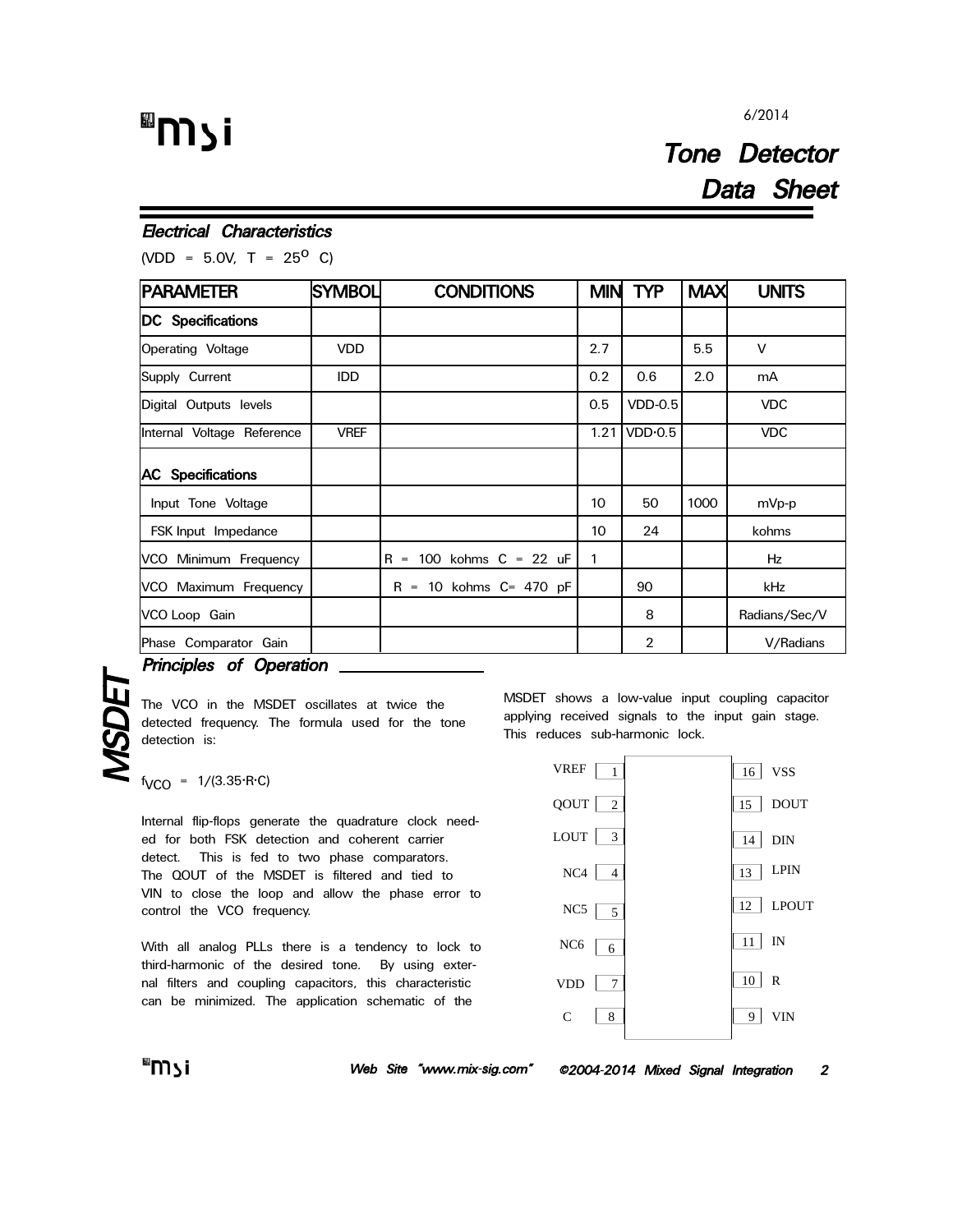## "וֿ צ<sup>װ</sup> Tone Detector Data Sheet



**MSDET** 

Mixed Signal Integration Corporation reserves the right to change any product or specification without notice at any time. Mixed Signal Integration products are not designed or authorized for use in life support systems. Mixed Signal Integration assumes no responsibility for errors in this document.



Web Site "www.mix-sig.com" ©2004-2014 Mixed Signal Integration 3